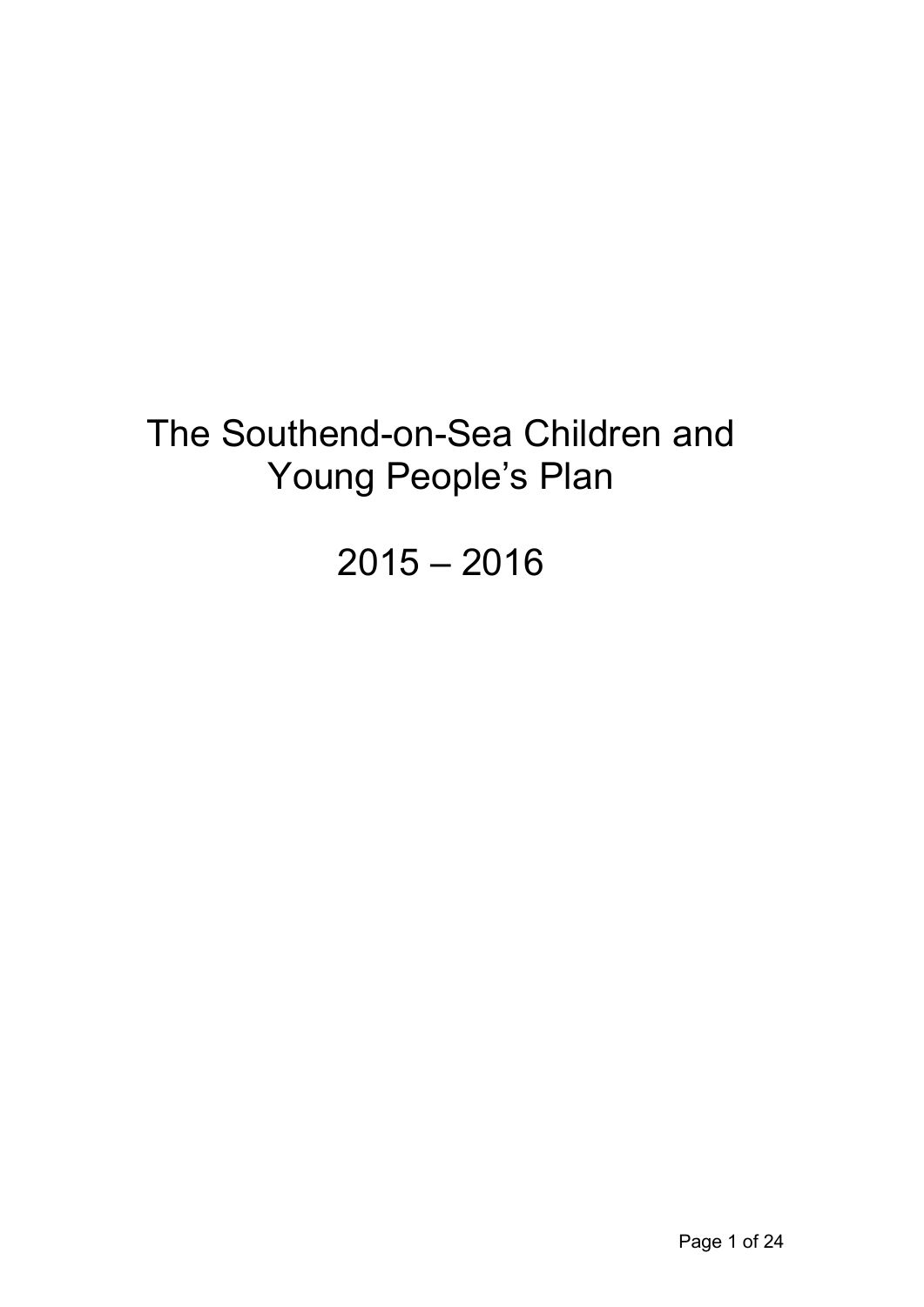# **CONTENTS**

- 1. FOREWORD
- 2. ABOUT OUR PARTNERS
- 3. REFLECTIONS ON 2014- 2015
- 4. OUR VISION
- 5. OUR PRIORITIES 2015 2016
- 6. OUR ACTION PLAN: 2015 2016 section to be completed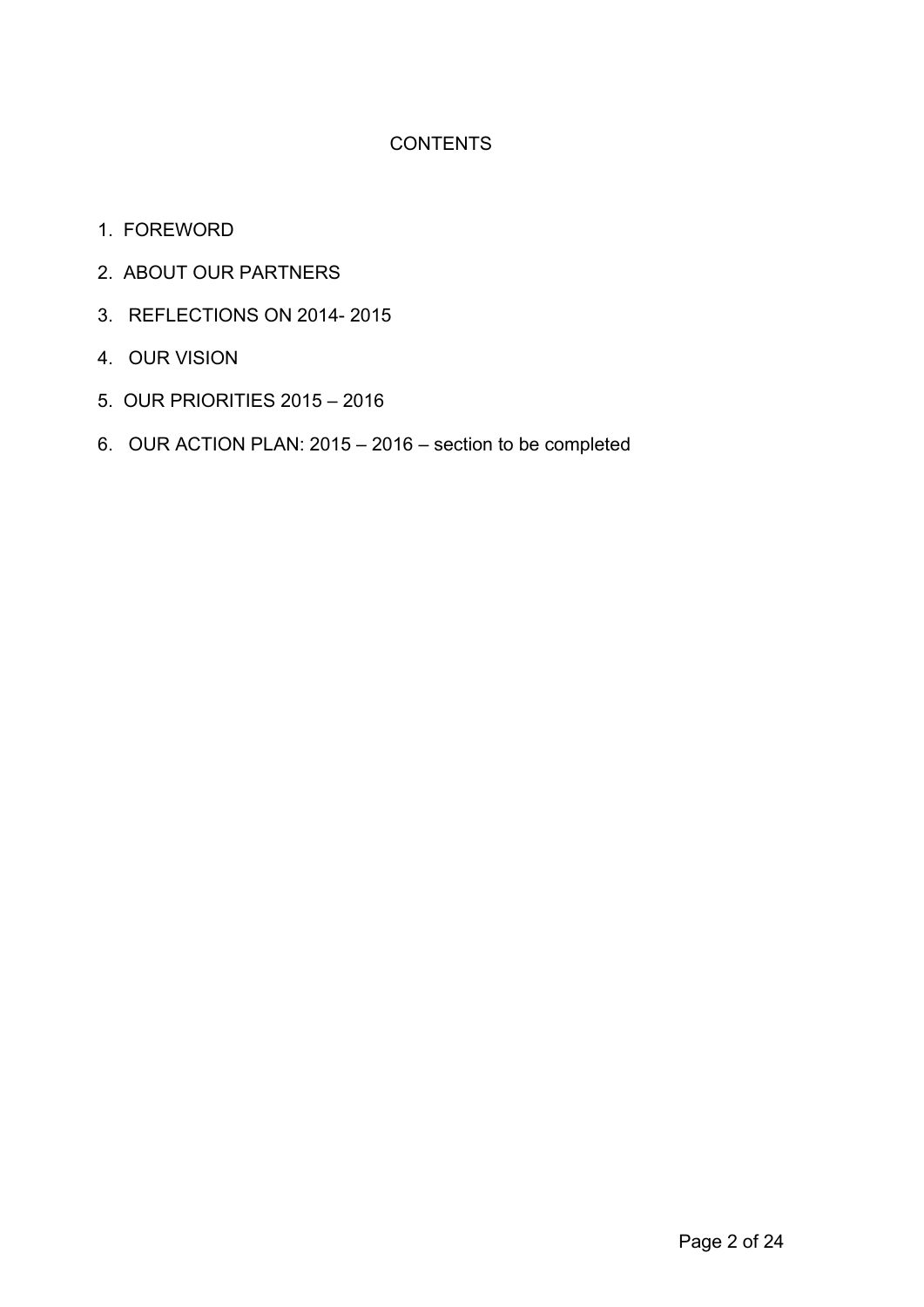## **1. FOREWORD**

The Success for All Children Group, is Southend's Children's Trust. Since 2007 the Group has worked in partnership to jointly address key issues for Southend's children, young people and families. The group is aligned with the Southend Health & Wellbeing Board and its work supports the delivery of the Health & Wellbeing Strategy.

The Children and Young People's Plan continues to be the vehicle that facilitates agencies and organisations in Southend-on-Sea to work in partnership with the aim of improving outcomes for children, young people and their families living in Southend. A key focus of our partnership approach is to work to prevent needs materialising and escalating unnecessarily.

Southend is in an exciting phase of transformation in the way that partners work together to improve the delivery of health and social care services for those already with needs, and, more importantly, to ensure that services, information and help are available to prevent needs from developing.

The plan has been prepared jointly and all partners have worked collaboratively to find ways of preventing the circumstances that lead to poorer outcomes, as well as to identify and remove the barriers within the system that prevent us from accelerating the pace of improvement.

We have demonstrated over the last 8 years that our partnership is effective. Our regulators have recognised the strength of our joined up approach to meeting the needs of our service users. We have worked together to successfully attract external funding to tackle the underlying inequalities that lead to poorer life chances for children within the borough.

Our Children and Young People's Plan sets the key priorities for improvement during 2015 – 2016, and our delivery plan sets out how we will meet these identified needs and deliver the high quality services that our children, young people and families need.

| <b>Simon Leftley</b>                                                                                | Jose Garcia-Iobera<br><b>Chair of Southend Clinical</b><br><b>Commissioning Group</b> | <b>Southend NHS Foundation Trust</b>                 |
|-----------------------------------------------------------------------------------------------------|---------------------------------------------------------------------------------------|------------------------------------------------------|
| <b>Corporate Director, Department</b><br>for People Chair, Success for All<br><b>Children Group</b> |                                                                                       |                                                      |
| <b>Alison Semmence</b><br><b>Chief Officer SAVS</b>                                                 | <b>Southend Police</b>                                                                | <b>South Essex Partnership Trust</b>                 |
| <b>South School Governors</b><br><b>Association</b>                                                 | <b>South Essex College</b>                                                            | <b>SOPHA</b><br><b>SOCHA</b><br>Special School Heads |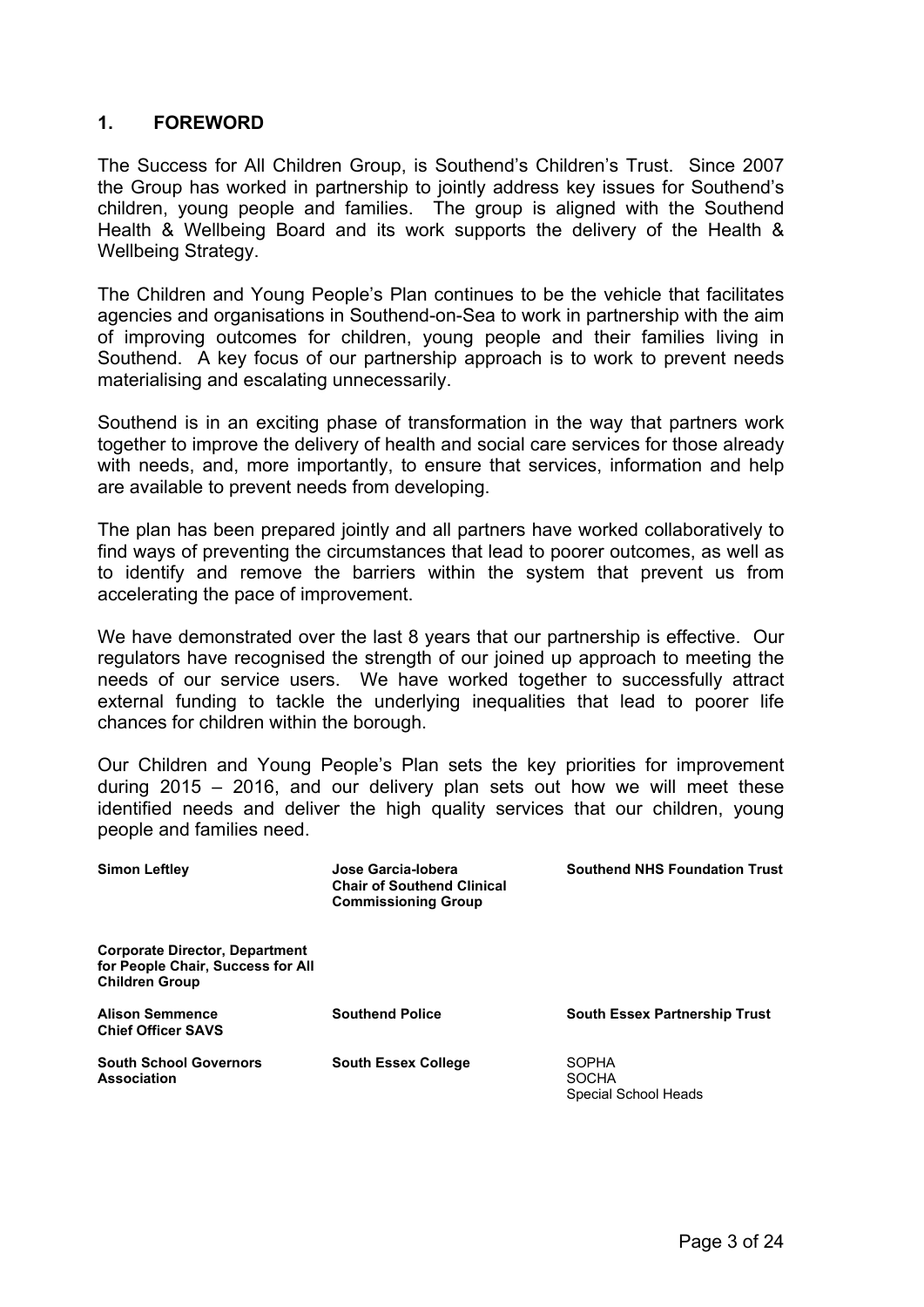# **2. ABOUT OUR PARTNERS**

#### **NHS Southend CCG**

NHS Southend CCG is a Clinical Commissioning Group in south Essex. A CCG is a group of GPs and clinicians which commissions (buys) health services for their local communities NHS Southend CCG is made up of 35 GP member practices of which 11 are operated by a single GP. We work with our member practices to support improvements in the quality of primary care. Our key objectives are personalisation, integration, and 'right care first time'.

#### **Southend-on-Sea Borough Council**

Southend Council is a unitary authority providing a wide range of services to local residents and businesses. Adult and children's social care are an important part of its remit, and account for around 45 per cent of its revenue spending. The Council is a key partner for the development of integrated care, particularly the integration of health and social care services for older people. Officers from Learning Services, Children's Services, Drug and Alcohol Treatment Services, and Public Health attend the Success for All meetings.

#### **Southend Association of Voluntary Services (SAVS)**

SAVS is a council for voluntary services, part of a national network of similar organisations. These support, promote and develop local community action. SAVS supports its members by providing them with a range of services and by acting as a voice for the local voluntary and community sector. Their job is to advise and support local, not-for-profit groups. These groups provide all manner of services to the local area and include social clubs, groups advising people who care for a relative at home, advice and activities for people with disabilities or health problems, tenants and residents' associations. SAVS works as a conduit between us and the voluntary and community sector of Southend, and can help to explore how the voluntary and community sector can work together to improve healthcare for Southend.

#### **Southend University Hospital NHS Foundation Trust (SUHFT)**

SUHFT is the local hospital for residents of Southend and serves a catchment area with a population of 350,000. The hospital provides a comprehensive range of acute services at its Prittlewell Chase site and outlying satellite clinics. These include acute medical and surgical specialties; general medicine; general surgery; orthopaedics; ear, nose and throat; ophthalmology; cancer treatments; renal dialysis; obstetrics and gynaecology, and children's services. SUHFT is the south Essex surgical centre for uro-oncology and gynae-oncology surgery and is considered to be a centre of excellence for the care of stroke. SUHFT has an accident and emergency department that deals with immediate and urgent threats to health.

#### **Community Safety Partnership**

The Community Safety Partnership develops and implements strategies in tackling crime and disorder. This includes anti-social behaviour and other behaviours adversely affecting the local environment, the misuse of drugs, alcohol and other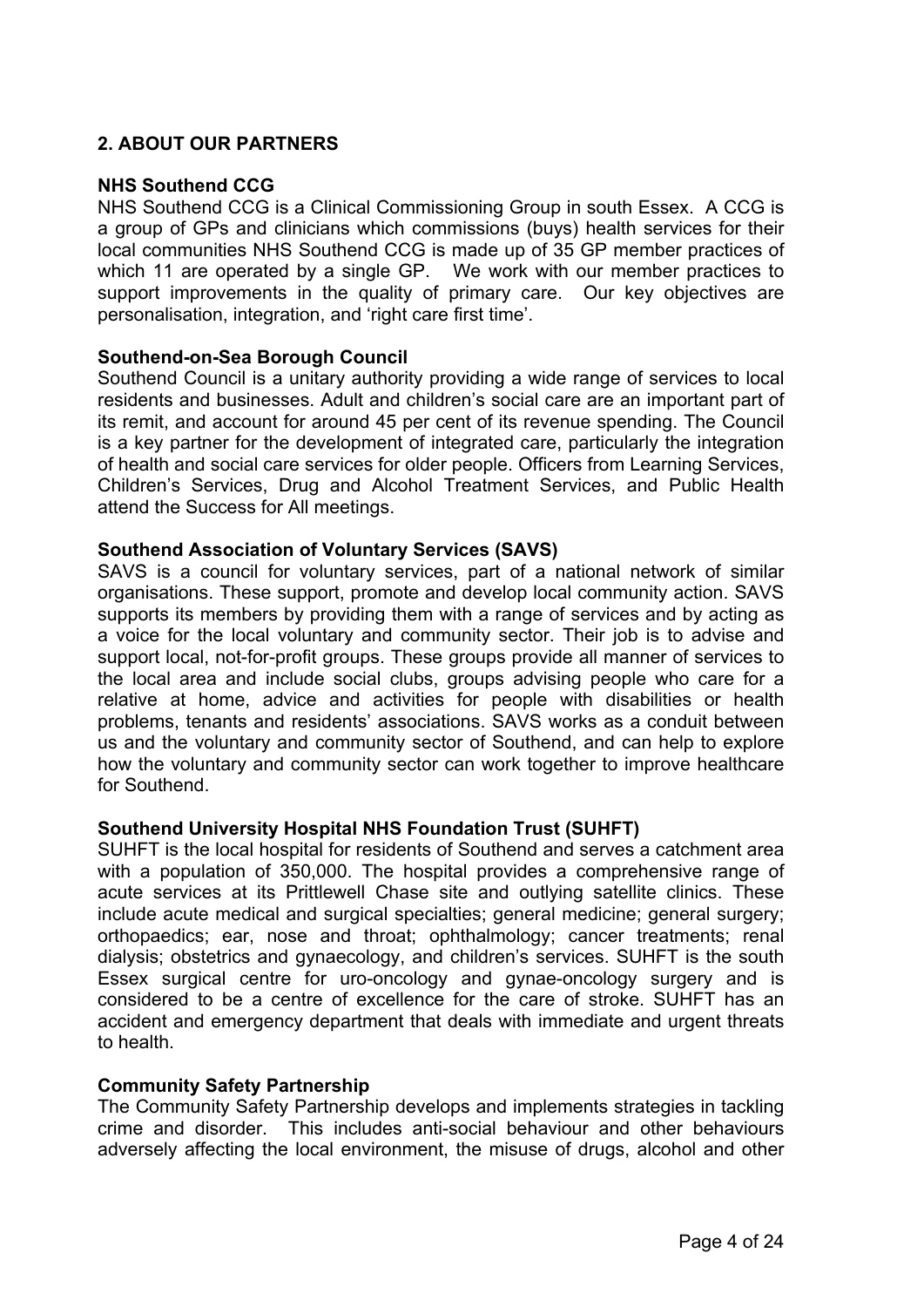substances and re-offending. The CSP acts as a network to bring people together for the benefit of communities across Southend**.**

#### **South Essex Partnership Trust**

South Essex Partnership University NHS Foundation Trust (SEPT) provide community health, mental health and learning disability services for a population of approx 2.5 million people throughout Bedfordshire, Essex, Luton and Suffolk.

Mental Health Services – we provide treatment and support to young people, adults and older people experiencing mental illness. Including treatment, in secure and specialised settings.

Community Health Services - our diverse range of community health services provide support and treatment to both adults and children. We deliver this care in community hospitals, health centres, GP surgeries and in our patients' homes. We also provide community dentistry and children's centres in SE Essex.

#### **Southend School Governors Association**

SSGA is an organisation for governors run by a committee of volunteers. The aim is to provide a means to share and learn good practice as well as a bridge between the LA and governors. Representatives attend regional NGA meetings and conferences. SSGA has arranged mini conferences with a local initiative theme and also in collaboration with neighbouring governor associations.

#### **South Essex College**

The College is located within the Unitary Authorities of Thurrock and Southend and the Local Authority (Essex County Council) in Basildon. The College aims to meet the aspirations and ambitions of each of the Unitary and Local Authority Partners by contributing to their regeneration plans, through our building developments alongside our plans for improving the skills base of our communities. Meeting the skills needs of employers, increasing the skills of our students to enable people to start new businesses alongside encouraging progression to higher level skills at University or at College is critical to the College. Some young people in the eastern region experience exclusion and do not engage in education or training post-16. Working with these young people and turning young lives around by engaging those who feel excluded or who have been unsuccessful in the past is a high priority for the College.

#### **Local Safeguarding Children Board**

The Southend-On-Sea LSCB exists to safeguard and promote the welfare of all children in the Borough, and is committed to the development, co-ordination, monitoring and review of safeguarding practices and ensuring that effective child protection procedures within and between all agencies working with children and young people are in place.

#### **Better Start**

The Programme Management Group (PMG) is the senior executive group. The purpose of the group is to provide senior direction and delivery of A Better Start in Southend. As such the PMG feeds directly into the Health and Well-being Board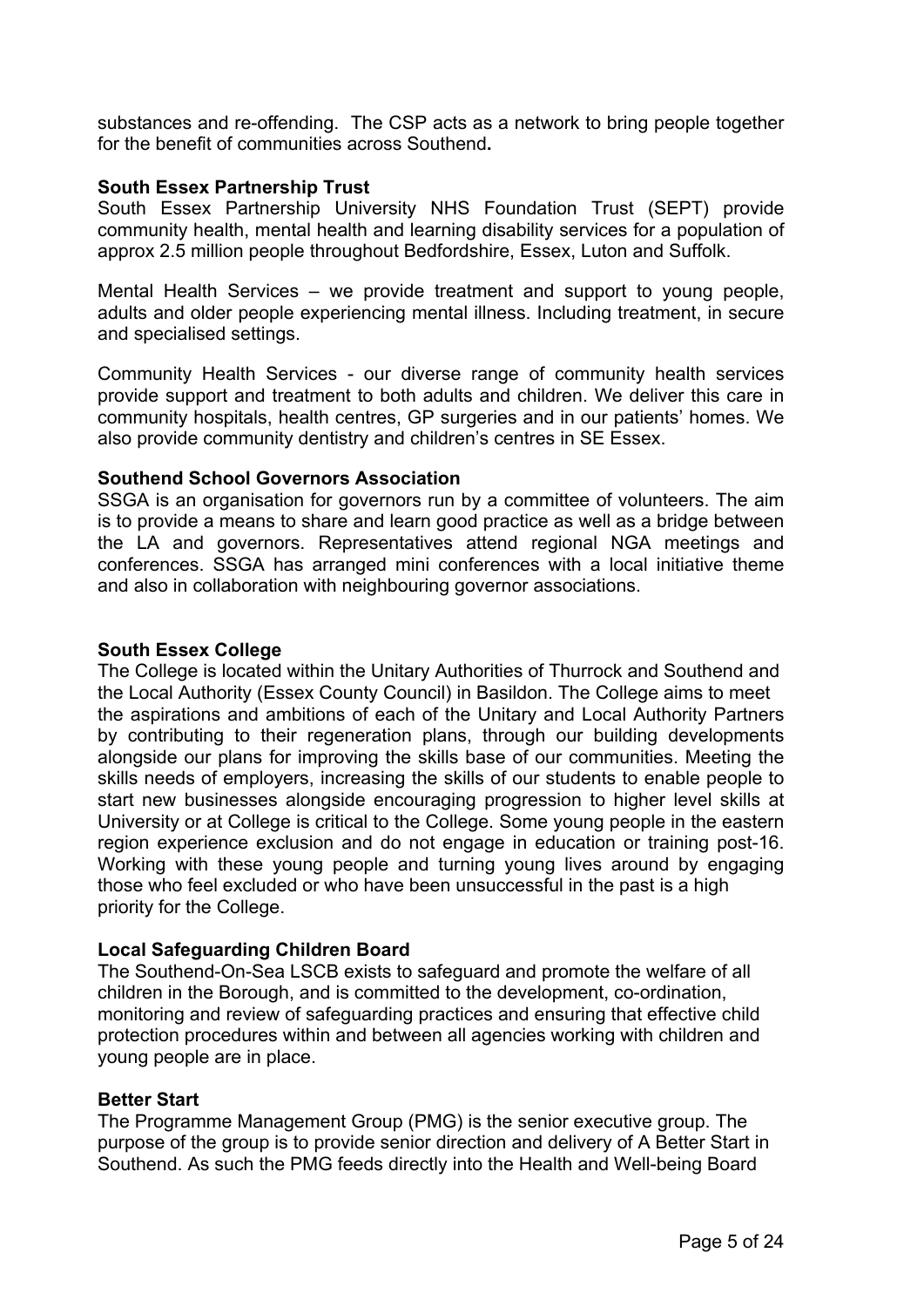and will be chaired by the Chief Executive Officer of the Pre-School Learning Alliance.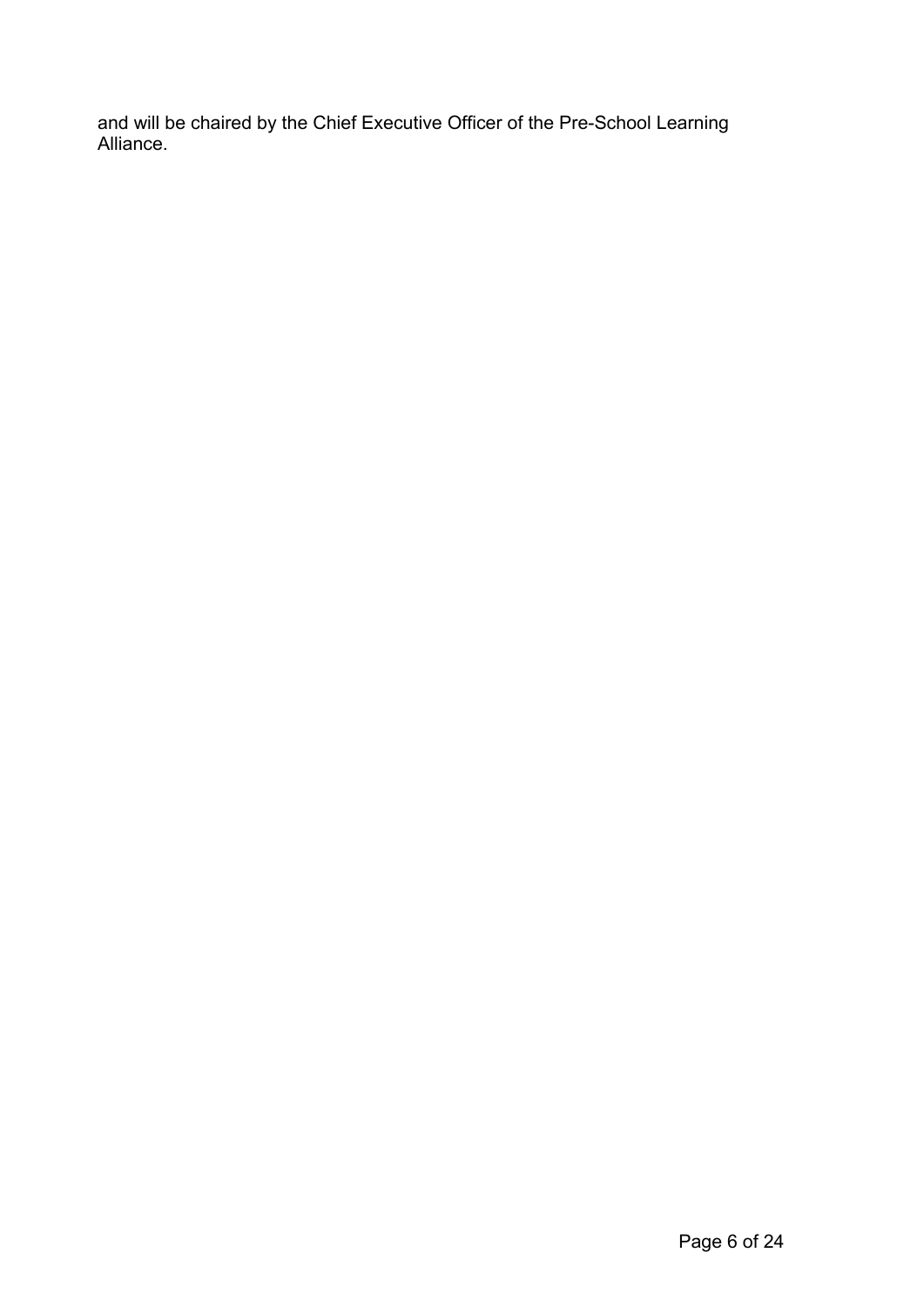## **3. REFLECTIONS ON 2014- 2015**

Over the past year the Success for All Group has focussed on delivering the priorities of the Children and Young People's Plan 2014 – 2015. In this section we take a moment to highlight some of our key successes against our priorities over the year.

Other key successes include:

- Attracting £40 million of funding for 'A Better Start', over 10 years, which provides us with the opportunity to transform for the under-twos and their families.
- Our Streets Ahead project has exceeded its engagement targets. They have identified over 500 cases and achieved 100% success in payment by results by end February 2015. Due to our success in delivering Phase 1 Southend, as from January 2015 are now eligible as one of the highest performing areas to join the second wave of early starters for the expanded Troubled Families programme.
- We have increased the number of Young Carers that are receiving our support.
- Operation Redbull Multiple joint operations between IYSS and Essex Police involving children and young people and the confiscation of 19.5 litres of alcohol during a two-month period. The Street Engagement Team has implemented positive activities for children and young people in areas where youth anti-social behaviour has been identified as an issue.
- A bespoke education programme to support and prevent children and young people becoming victims of domestic abuse, and to highlight healthy teenage relationships, was delivered to 1,750 pupils at twelve secondary schools across the Borough.
- We have successfully implemented the new Education, Health and Care Plans, including IT developments and training for staff and partners across Southendon-Sea
- Our new Seabrook College and Behaviour, Emotional, and Social Difficulties Services have embedded well, with the current year 11 cohort accessing a wider range of qualifications. Support services offered by the new service have been well received across the borough.
- Across the partnership we have engaged service users in the design, delivery and commissioning of a number of key services including the new Emotional Health and Wellbeing Service, the provision of SEPT community services, and children's social work.
- We have worked with the Department of Work and Pensions in order to access funding to provide education for NEET care leavers; 3 young people have completed degree courses and all of them are now employed as a result of this.
- We have been able to implement the staying put policy in a clear way meaning that young people have a clear plan of support post 18 and this has offered stability and longevity to many of our young people in care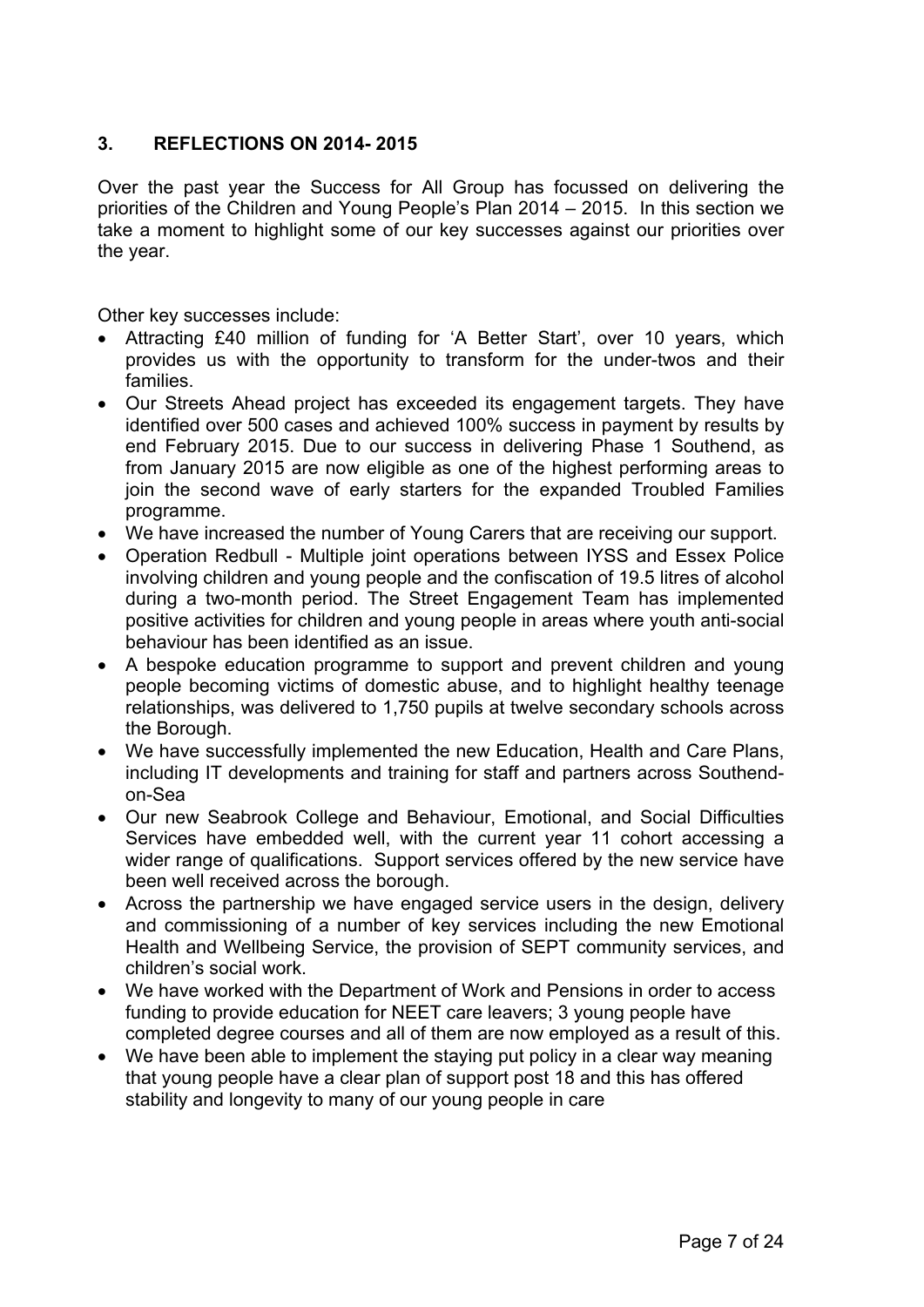During the year, as a result of the borough's Pioneer status and the Better Care Fund, partnership working has continued to strengthen. The CCG has implemented the findings from an organisational effectiveness review to work more closely with Southend Council in the joint commissioning of children's services, learning disability services and integrated care services.

The Local Authority's Children's Services were not inspected during the period April 2014 – March 2015. However, in November 2013 Ofsted undertook a themed inspection of the local partnership approach to early help and intervention and recognised that our partnership in Southend is strong, both at a strategic level and operationally. The needs of children and families are responded to in a flexible and timely way with professionals demonstrating their confidence in safeguarding and working within our thresholds. The Child and Family Early Intervention Team and the Early Intervention Screening Officers were very well regarded. They were confident that we knew our needs well and had a good understanding of the impact of services to support our investment in early help and that Southend was strong in identifying the need for early help.

This follows on from the June 2012 Ofsted inspection of Safeguarding and Looked after Children's Services which found the services to be good with many outstanding features, in particular ambition and prioritisation, capacity to improve in safeguarding and children feeling and being safe. The Youth Offending Service 2012 inspection recognised our partnership working and our leadership and vision. The Fostering and Adoption Services were also both inspected and graded as good during 2012. Furthermore, 100% of inspected children's centres are good or better.

We remain committed to continuing our work to address the impact of child poverty and the attainment gap between some of our most vulnerable children and their peers and our action plan reflects this.

This Children and Young People's Plan for 2015-2016 builds upon our previous plans and priorities, self assessments and external assessments in order to secure ongoing continued improvement in outcomes for children, young people and families in Southend.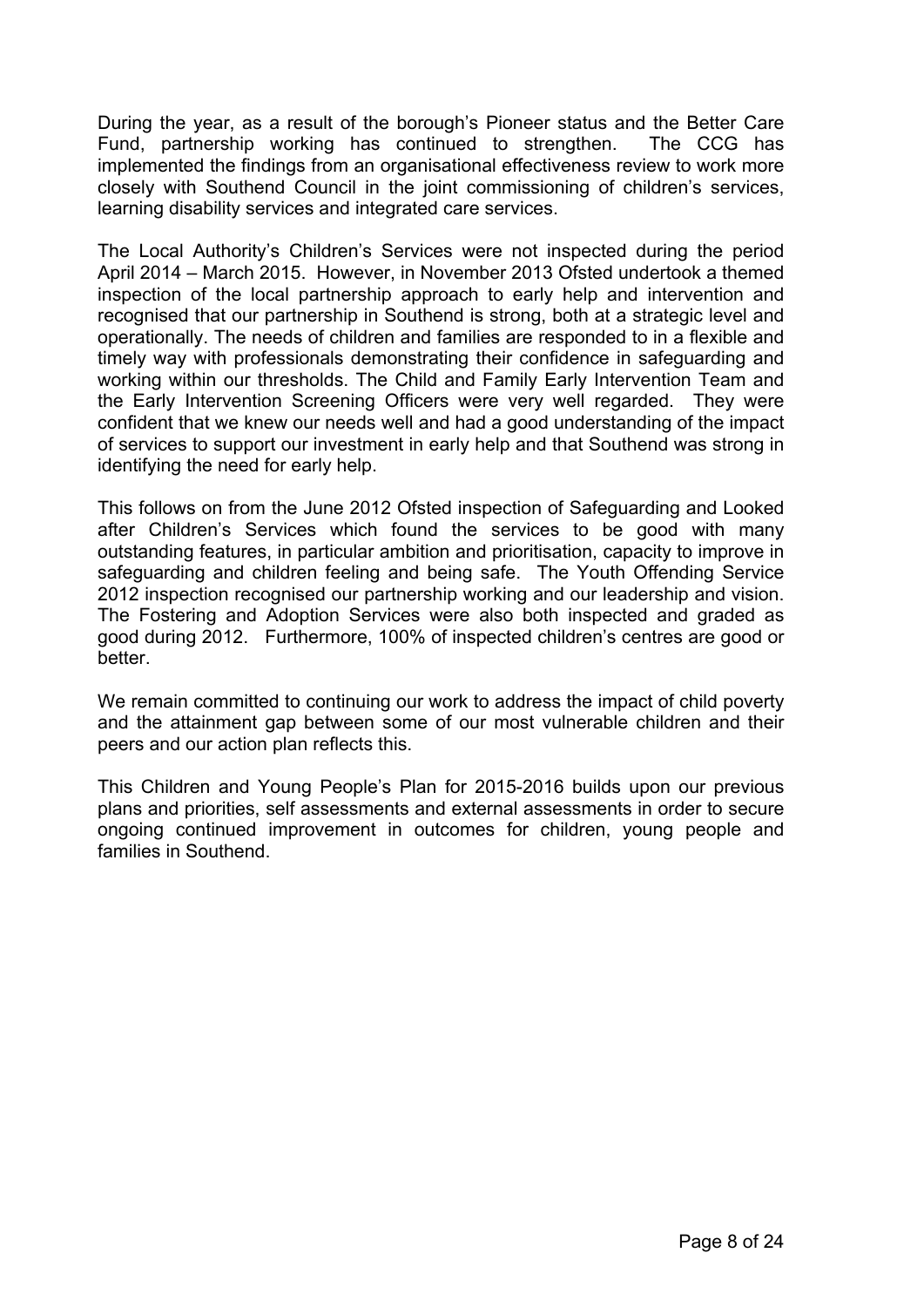# **4. OUR SHARED VISION**

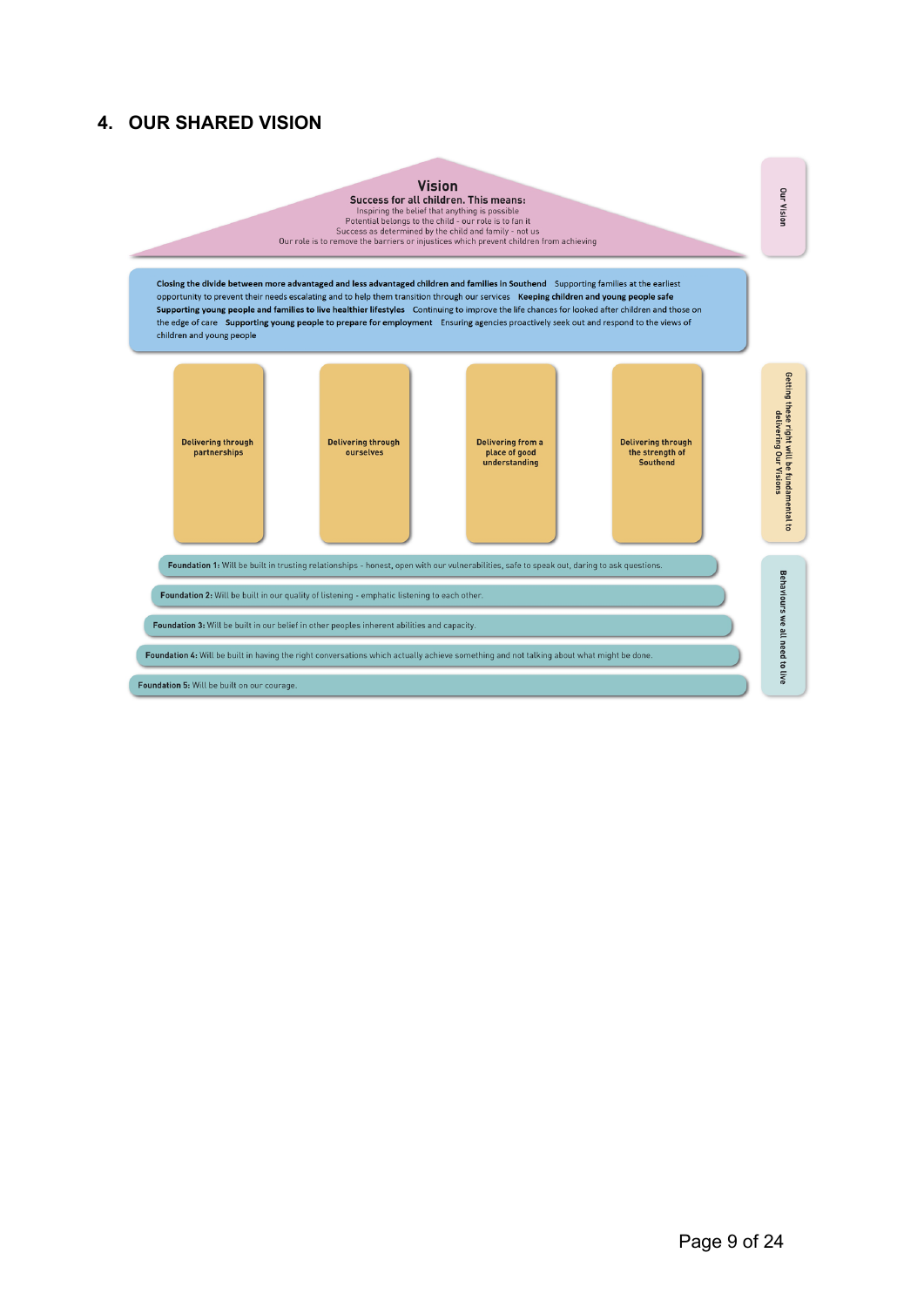# **5. OUR PRIORITIES 2015 - 2016**

The priority areas for the partnership to focus on for 2015-2016 are set out below in summary form. Section 6 of this plan sets out the detail and evidence behind each of these priority areas, as drawn from the draft Joint Strategic Needs Analysis.

- **1. Closing the divide between more advantaged and less advantaged children and families in Southend:**
	- **Education**
	- **Maternal Health and health inequalities**
	- **Teenage Pregnancy**
	- **Young Carers**
	- **•** Child Poverty
- **2. Supporting families at the earliest opportunity to prevent their needs escalating and to help them transition through our services**
	- Re-commissioning community based paediatric services and speech and language therapy services
	- **Reviewing our Early Help Offer**
- **3. Keeping children and young people safe**
	- Maintaining a highly effective safeguarding service
	- Addressing the emerging issues and themes on child sexual exploitation
- **4. Supporting young people and families to live healthier lifestyles**
	- Children's emotional health and wellbeing services
	- Continuing to prevent and treat drug and alcohol misuse
- **5. Continuing to improve the life chances for looked after children and those on the edge of care**
	- Commissioning out of borough residential placements to improve education and health outcomes
	- Reviewing transition arrangements for leaving care
- **6. Ensuring agencies proactively seek out and respond to the views of children and young people**
	- Reviewing transition arrangements for leaving care
	- Reviewing our Early Help Offer
	- Re-commissioning community based paediatric services and speech and language therapy services

Our action plan, set out in Section 7, describes the actions that we will take to address these priorities, the date we aim to do them by, how we will judge our success and the person responsible for making it happen.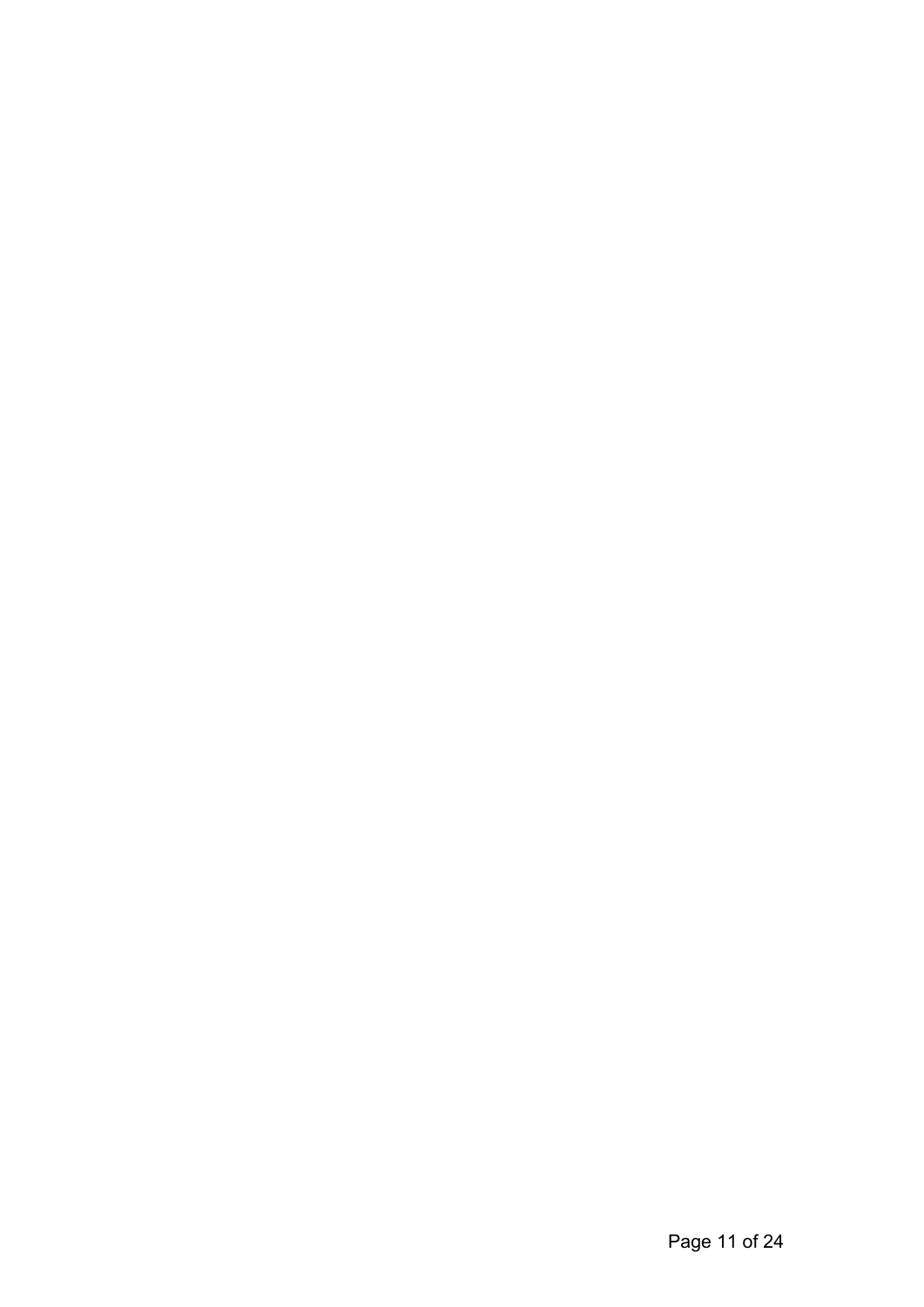# **6. Summary Needs Analysis**

| <b>Key Priority Area</b>                                                                                                                                                                                                                                                                                                                                                                                                                                                                                                          | <b>Evidence of priority</b>                                                                                                                                                                                                                                                                                                                                                                                                                                                                                                                                                                                                                                                                                                                                                                                                                                                                                                                                                                                                                                                       | <b>Strategies</b>                                                                                                | <b>Partners involved</b>                                                                                                                                                                                                    |
|-----------------------------------------------------------------------------------------------------------------------------------------------------------------------------------------------------------------------------------------------------------------------------------------------------------------------------------------------------------------------------------------------------------------------------------------------------------------------------------------------------------------------------------|-----------------------------------------------------------------------------------------------------------------------------------------------------------------------------------------------------------------------------------------------------------------------------------------------------------------------------------------------------------------------------------------------------------------------------------------------------------------------------------------------------------------------------------------------------------------------------------------------------------------------------------------------------------------------------------------------------------------------------------------------------------------------------------------------------------------------------------------------------------------------------------------------------------------------------------------------------------------------------------------------------------------------------------------------------------------------------------|------------------------------------------------------------------------------------------------------------------|-----------------------------------------------------------------------------------------------------------------------------------------------------------------------------------------------------------------------------|
|                                                                                                                                                                                                                                                                                                                                                                                                                                                                                                                                   | Closing the divide between more advantaged and less advantaged children and families in Southend                                                                                                                                                                                                                                                                                                                                                                                                                                                                                                                                                                                                                                                                                                                                                                                                                                                                                                                                                                                  |                                                                                                                  |                                                                                                                                                                                                                             |
| <b>Education:</b><br>Mitigating the impact of poverty<br>on educational attainment and<br>progress<br>Develop a School Readiness<br>Strategy: Ensuring a good level<br>of school readiness through<br>strengthened partnership<br>working between settings and<br>schools<br>make at least as good as or<br>better progress than children<br>nationally.<br>Key Stage 4 overall attainment<br>and progress<br>Post Key Stage 4 – improving<br>pathways for young people to<br>secure further education,<br>employment or training | <b>Annual Education Report 2013/14</b><br>Progress and attainment is a key area<br>of inequality for looked after children<br>when compared against their peers.<br>Although there has been a significant Challenge<br>increase in the number of children<br>achieving a good level of attainment in A Better Start<br>2014, the gap between those eligible<br>for free school meals and those who Streets Ahead<br>Key Stage 2 Southend children are not achieving a good level of<br>attainment has remained the same as<br>in 2013, which is 24%. It is important <b>Strategies to be</b><br>that this gap is closed as soon as is developed:<br>possible as it has a significant impact<br>on a child's chances through the rest of School Readiness<br>their schooling.<br>At Key Stage 2, there has been an Behaviour Welfare<br>improving trend in attainment for pupils and Personal<br>eligible for FSM, however in some<br>measures, which have been consistent<br>since 2011, the rate of improvement<br>not been as great as that Refresh Child<br>has<br>nationally. | <b>Strategies in</b><br>place:<br>The Southend<br>Strategy<br>Development<br>Strategy<br><b>Poverty Strategy</b> | Southend Borough<br>Council; Corporate<br><b>Parenting Group</b><br>The Virtual School Southend Schools<br>Forum,<br><b>SOPHA</b><br><b>SOCHA</b><br>Southend Borough<br>Council;<br>Pre-school and early<br>years settings |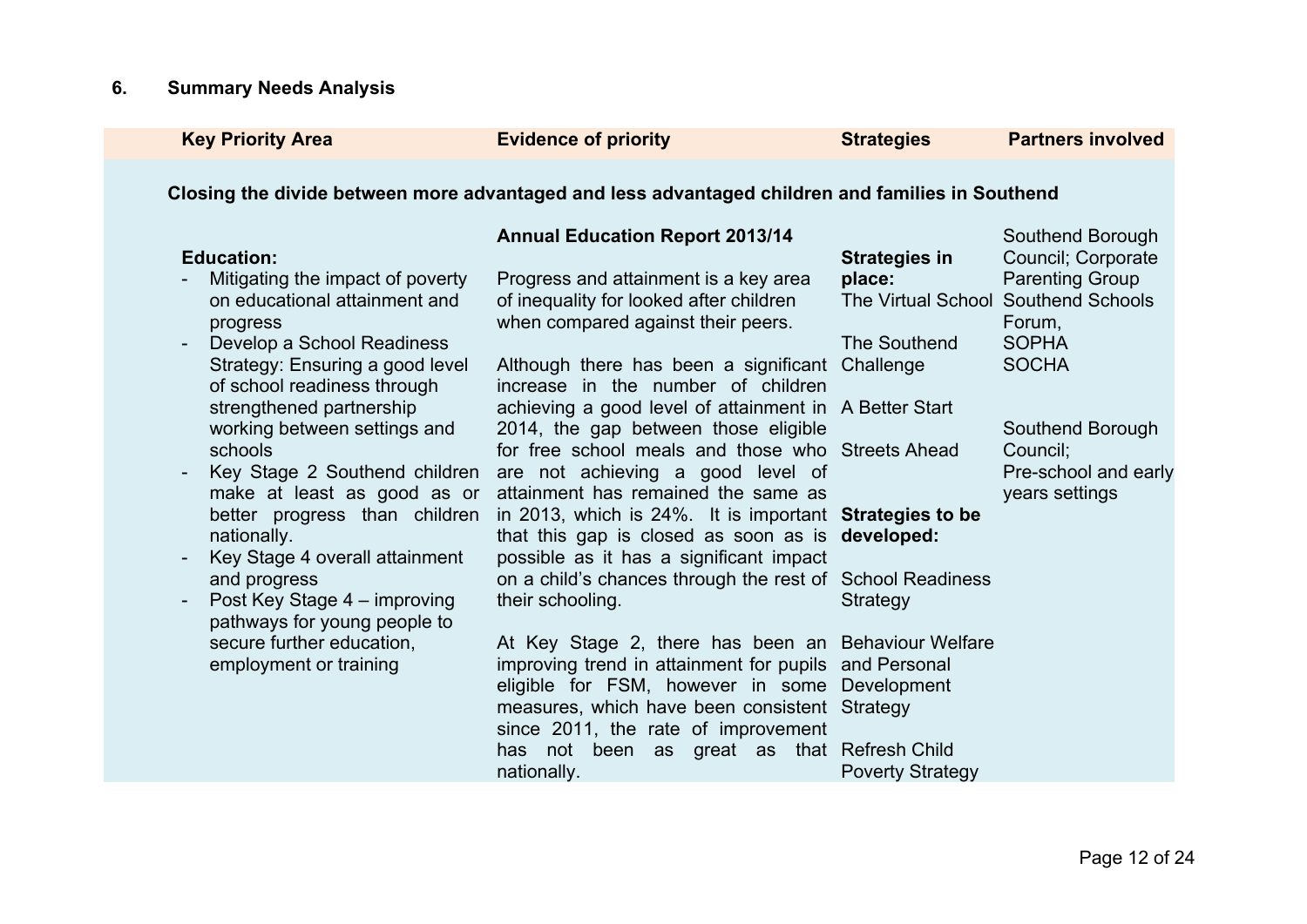The results of Southend children at Key Stage 2 in English (including grammar, punctuation, spelling, reading and writing) at Level 4 between 2011 and 2013, when compared with the national average, have been below the national average.

Southend, at Key Stages 2 and 4 the achievement gap between children who are eligible for FSM and those who are not, is wide and children who are eligible for FSM do less well than those nationally in every measure of attainment. In most measures the gap is also wider than that nationally.

Although the overall attainment and progress for students in Southend remains above the national figures the difference has narrowed for 5A\*- C with English and maths and the progress made in English. The progress in maths has been maintained. However the diversity of secondary schools in Southend leads to significant variation in the attainment and progress of students in different schools. There is still a challenge in closing the gap between the highest and lowest attaining schools in the borough as too many students are underachieving.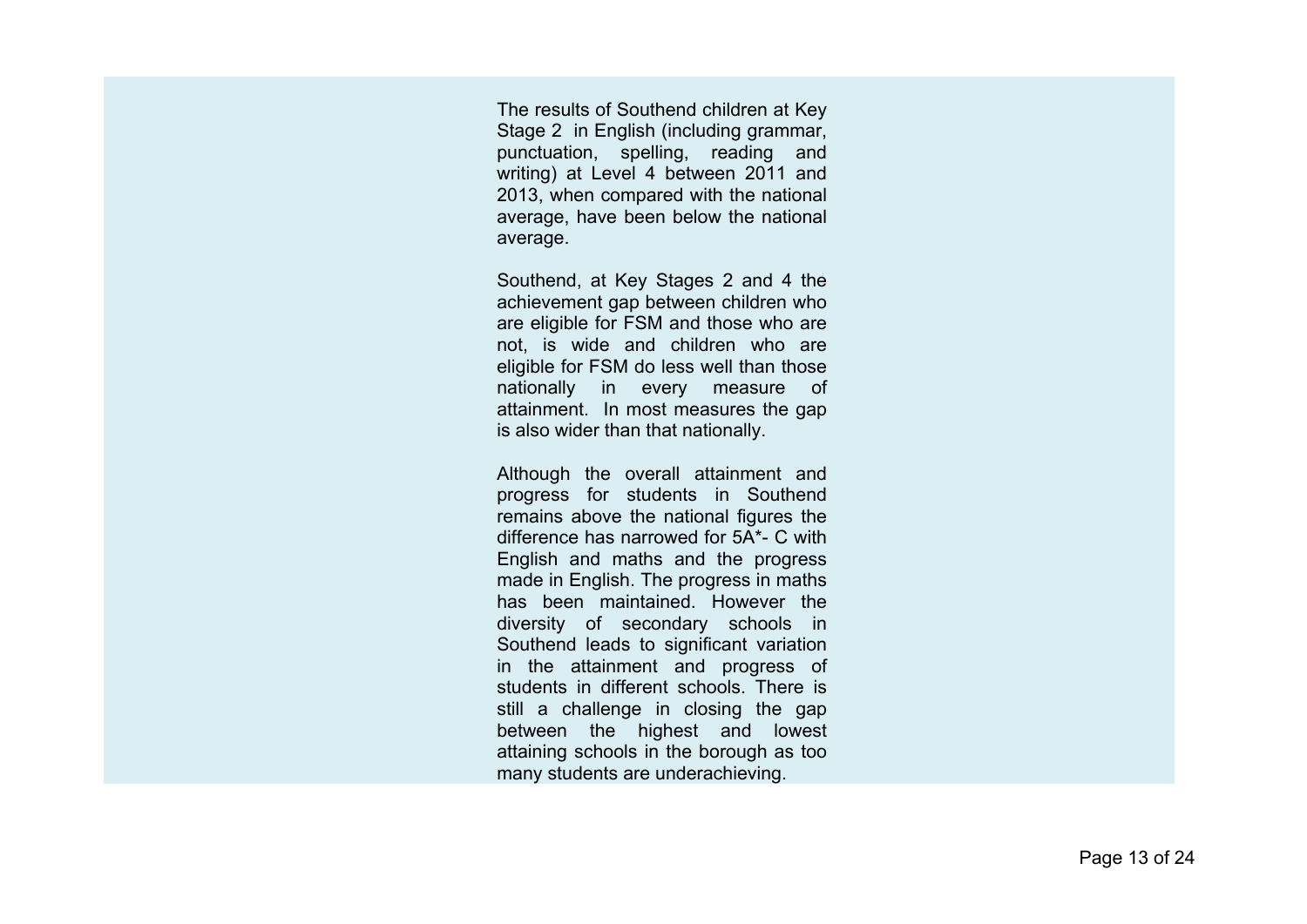|                                                                           | In Southend the latest three month<br>average for 16-19 year old NEET figure<br>is 6.5% this is measured from August<br>2014 – October 2014. This is compared<br>with a regional figure of 5.7% and a<br>national comparison of 5.7%. However<br>the majority of young people who are<br>NEET in Southend are those that are<br>the most vulnerable, with the biggest<br>barriers to overcome and therefore<br>require the most support in order to<br>positively participate. In addition to this,<br>Government has<br>raised<br>the<br>the<br>participation age to 18 by September<br>2015 and the council has the statutory<br>duty to encourage, enable and assist all<br>young people to participate in education<br>or training. |                                                                                      |                                                                           |
|---------------------------------------------------------------------------|-----------------------------------------------------------------------------------------------------------------------------------------------------------------------------------------------------------------------------------------------------------------------------------------------------------------------------------------------------------------------------------------------------------------------------------------------------------------------------------------------------------------------------------------------------------------------------------------------------------------------------------------------------------------------------------------------------------------------------------------|--------------------------------------------------------------------------------------|---------------------------------------------------------------------------|
| <b>Health inequalities:</b><br>Give every child the best start in<br>life | There is increasing evidence that the early <b>Strategies in</b><br>part of the life course appears to be the<br>most crucial, and that the foundations of<br>good health, well-being and life chances<br>are laid at the start of life, in pregnancy<br>and early childhood (0-4 years).<br>The Marmot report; 'Fair Society, Healthy<br>Lives' (2010) recognised the importance of<br>a child getting the best start in life. The<br>report states: "What happens during these<br>early years (starting in the womb) has<br>lifelong effects on many aspects of health                                                                                                                                                                | place:<br>A Better Start<br><b>SUHFT: Improving Sector</b><br><b>Maternal Health</b> | Southend Borough<br>Council;<br>CCG/ GPs;<br>SUHFT;<br>Schools, Voluntary |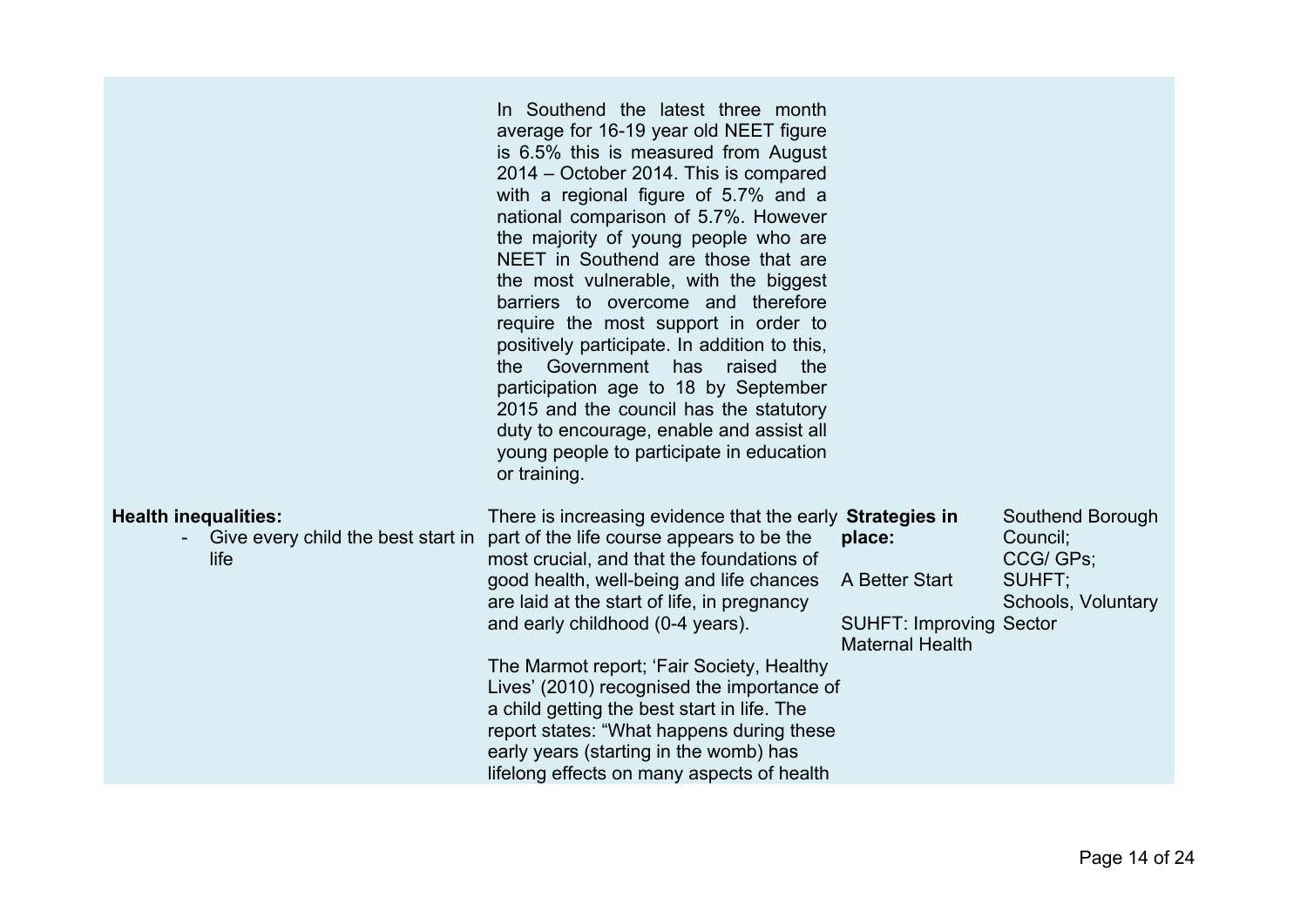and well-being – from obesity, heart disease and mental health, to educational achievement and economic status."

In Southend on Sea in 2012-13 breastfeeding initiation was 73.0%, similar to the England average (73.9%). Breastfeeding prevalence was 36.7% significantly lower than the national average (47.2%).

#### **Teenage conceptions:**

- Continuing to reduce the rate and number of teenage conceptions in Southend

During the period 1998 to 2012, the Teenage rate of teenage conceptions in the UK Pregnancy declined nationally and locally. Within Southend on Sea, the rate of reduction 2018 was slightly greater than that experienced at national level, declining A Better Start by 46.1% in the period. There were however, still more Under 18 conceptions per 1,000 women aged 15- 17 in Southend on Sea in 2012, than the average for England ( 30.4 unintended conceptions per 1,000 women aged 15-17 in Southend on Sea compared to 27.7 per 1,000 women aged 15-17 in England). There are 5 wards that have a higher rate of Under 18 conceptions than the Southend on Sea's average. These are Shoeburyness, St. Luke's, Victoria, Kursaal and Milton which are all

Strategy 2015-

Southend Borough Council; CCG/ GPs; SUH; Schools (prevention: sex ed, attainment: supporting young mums)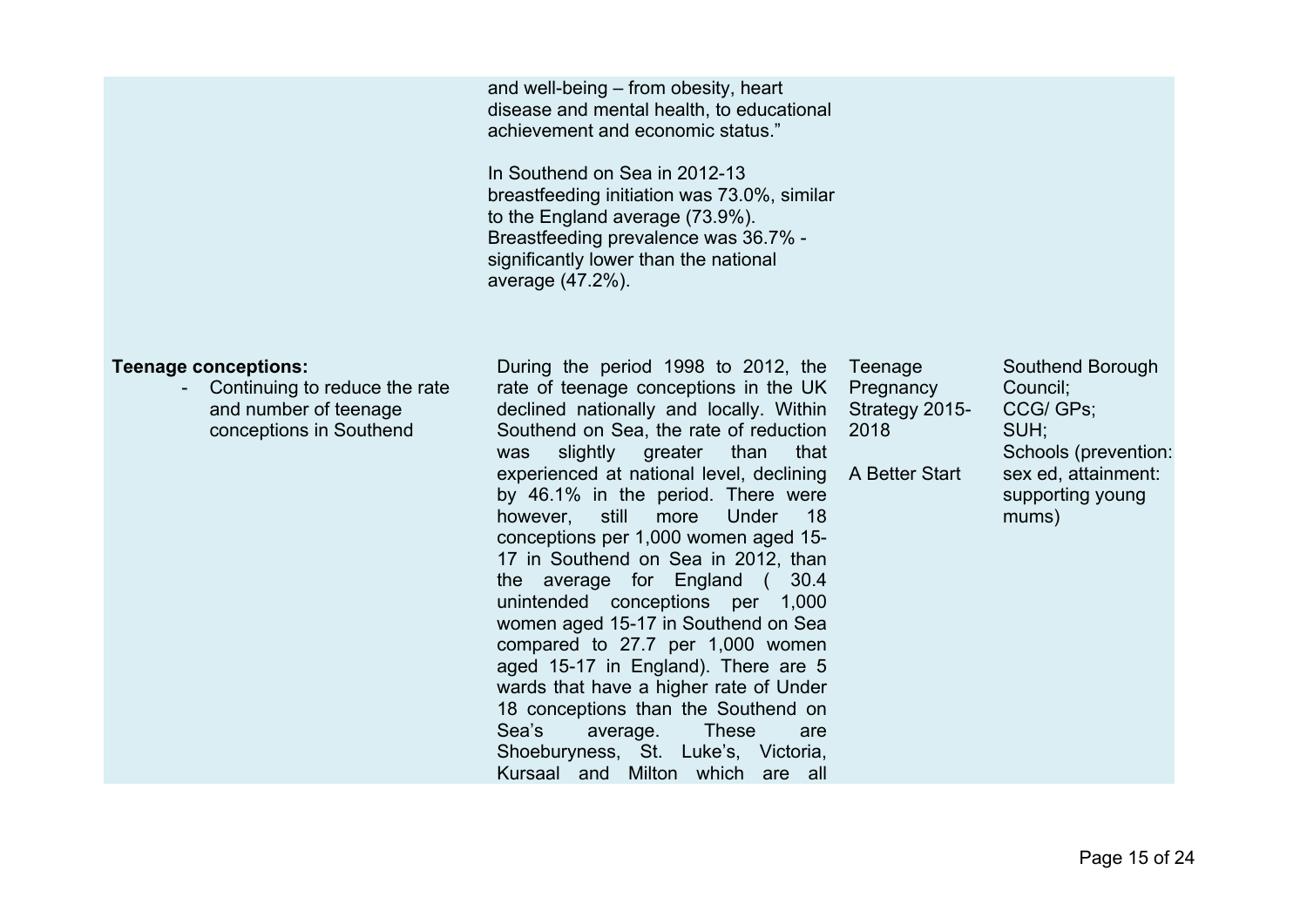| <b>Child Poverty</b><br>The level of child poverty is worse than the <b>Strategies to be</b><br>Southend Borough<br>England average with 23.5% of children<br>developed:<br>Council;<br><b>Refresh the Child</b><br>CCG/ GPs;<br>aged under 16 years living in poverty.<br><b>Poverty Strategy</b><br>SUHFT;<br>Child poverty is an important issue for<br>Schools, Voluntary<br>public health, as children growing up in a All Age Disability<br>Sector                                                                                                                                                                                                                                                                                                                                                                                                                              |  |
|---------------------------------------------------------------------------------------------------------------------------------------------------------------------------------------------------------------------------------------------------------------------------------------------------------------------------------------------------------------------------------------------------------------------------------------------------------------------------------------------------------------------------------------------------------------------------------------------------------------------------------------------------------------------------------------------------------------------------------------------------------------------------------------------------------------------------------------------------------------------------------------|--|
| lower income household are more likely to Strategy<br>be exposed to risk factors which damage<br>their health, and are less likely to be<br>exposed to, or to have protective factors.<br>Children growing up in poverty will have<br>many barriers to them achieving their full<br>potential; however, resilient parents or<br>carers with good coping skills can offset<br>some of the impact of financial and<br>material disadvantage.<br>Outcomes for children growing up in lower<br>income households are significantly worse<br>than for those who are more affluent.<br>Children raised in poverty:<br>are more likely to have a mother<br>with poor health behaviours and to be born<br>with low birth weight<br>have poorer general health than<br>their peers<br>are more likely to have preschool<br>conduct and behaviour problems<br>have more attendances at Accident |  |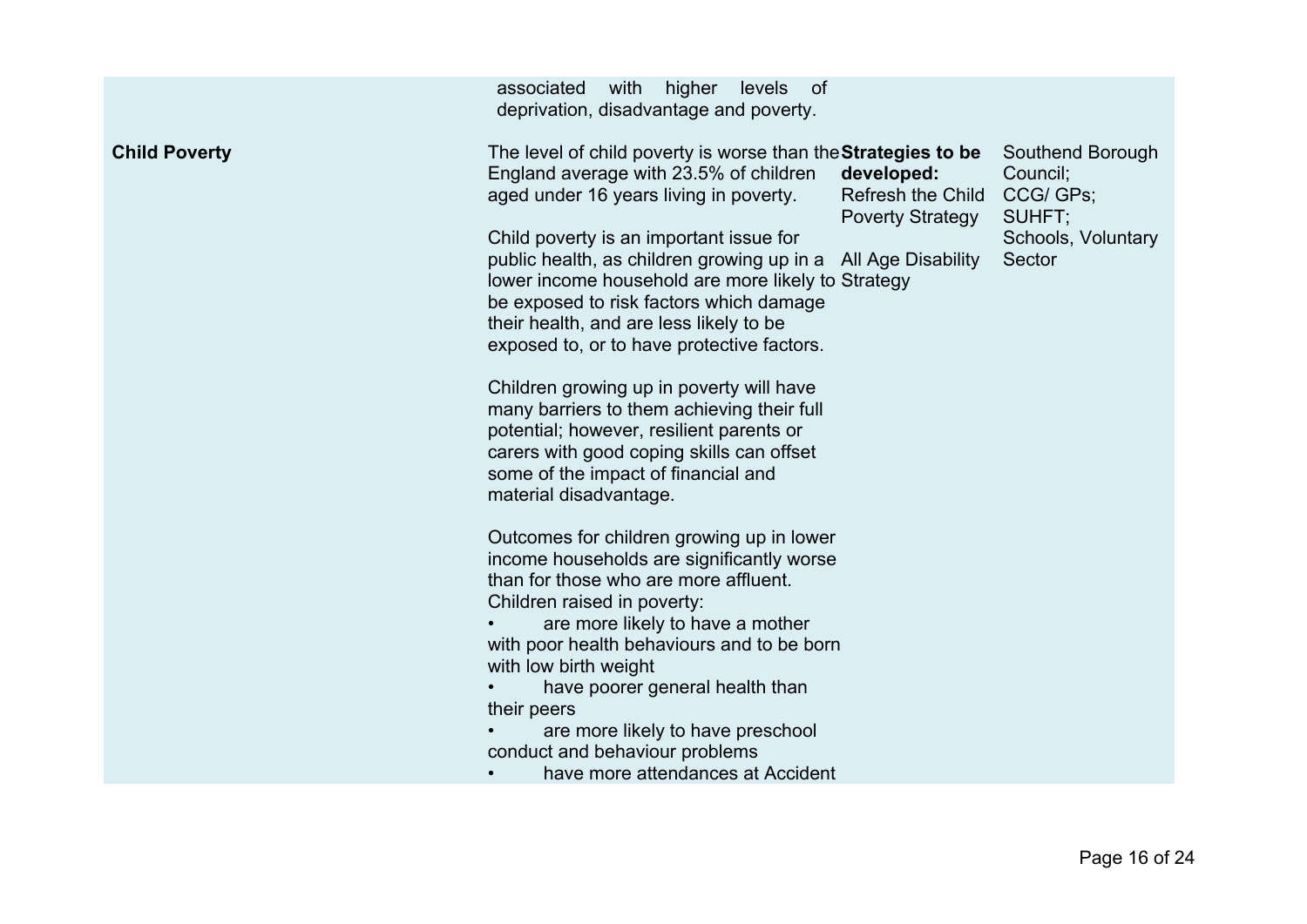&Emergency departments and more hospital admissions have a higher incidence of respiratory infections and asthma • are 13 times more likely to die from unintentional injury are 37 times more likely to die as a result of exposure to fire, flames or smoke • more likely to be in the lowest 20% of educational achievement (2)(3) **Young Carers:** Continue to identify young people with caring responsibilities School attendance, attainment and support Care Act provisions Nationally it is suggested that approximately 8% of all children and young people undertake a caring role, some of whom remain hidden and are not receiving the support that they might need. In Southend, we have been successful with our partners to increase the number of known young carers to 641 in this current year. Data from our known young carers shows a geographical correlation in terms of disadvantaged when compared with a map of the indices of multiple deprivation, albeit with a wider spread of young carers across the borough. This is no surprise since key indicators of disadvantage include at least one parent with a longstanding, limiting illness, disability or infirmity, a parent with mental health problems, low Young Carers Strategy 2015- 2016 and action plan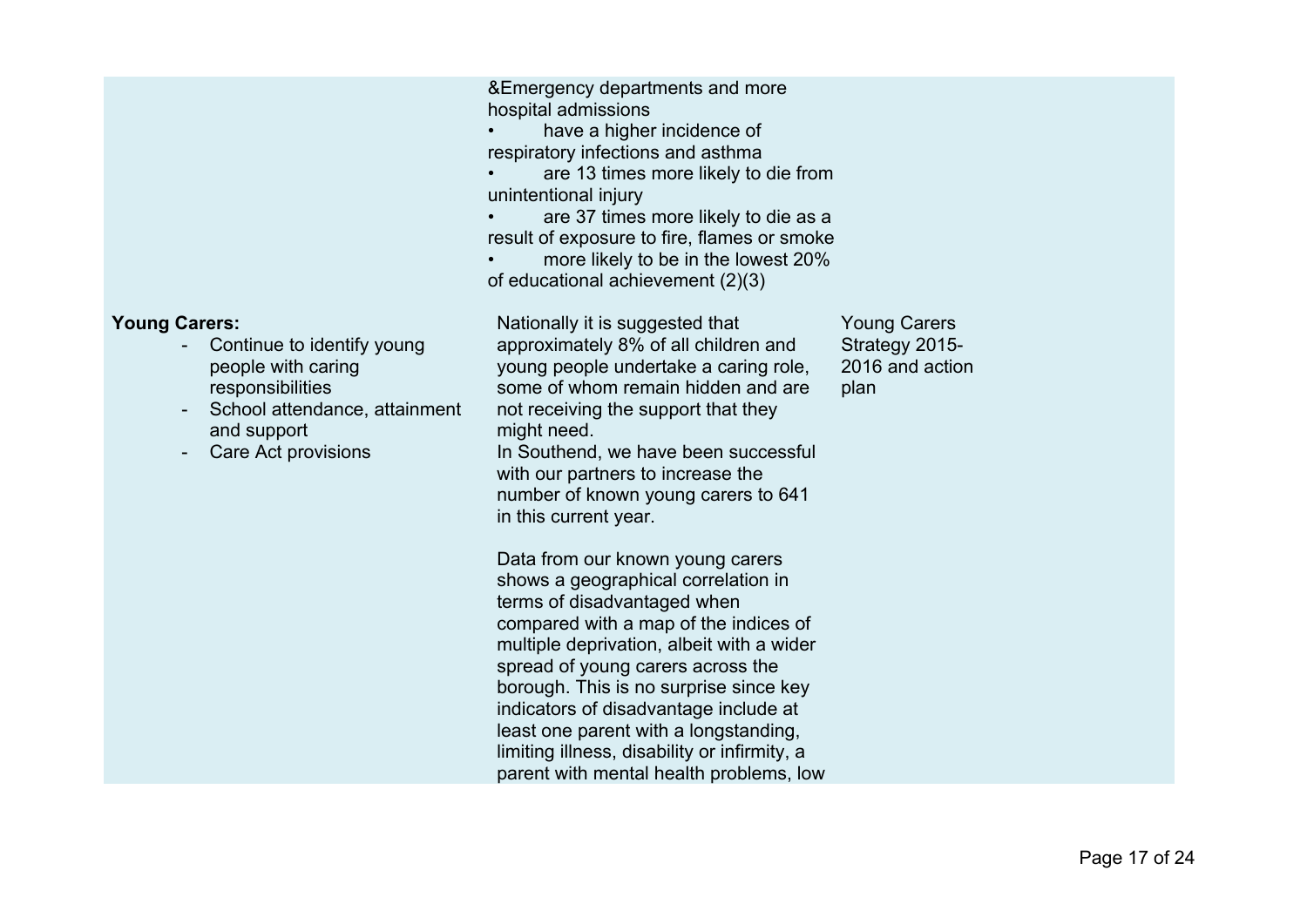income, worklessness, poor education and housing.

Young carers will have new entitlements under the Care Act 2014 from 1st April – a whole family assessment and support with their needs.

Supporting families at the earliest opportunity to prevent their needs escalating and to help them transition through **our services**

-Review and recommission community based paediatric services with clearly defined outcomes and remodelled speech and language therapy services

This will be evidenced in the SEND JSNA when it is produced.

Delivery of Pioneer **SBC** commissioning strands **CCG**

Review our offer of Early Help Our Early Help offer was established

prior to the 'A Better Start' bid award, the implementation of Troubled Families 2 and the rollout of the Education, Health and Care Plan. We need to review our model to ensure that we are offering a comprehensive early help system to ensure that we are

**Strategies to be developed:** Early Help Assessment Southend Borough Council; **CCG**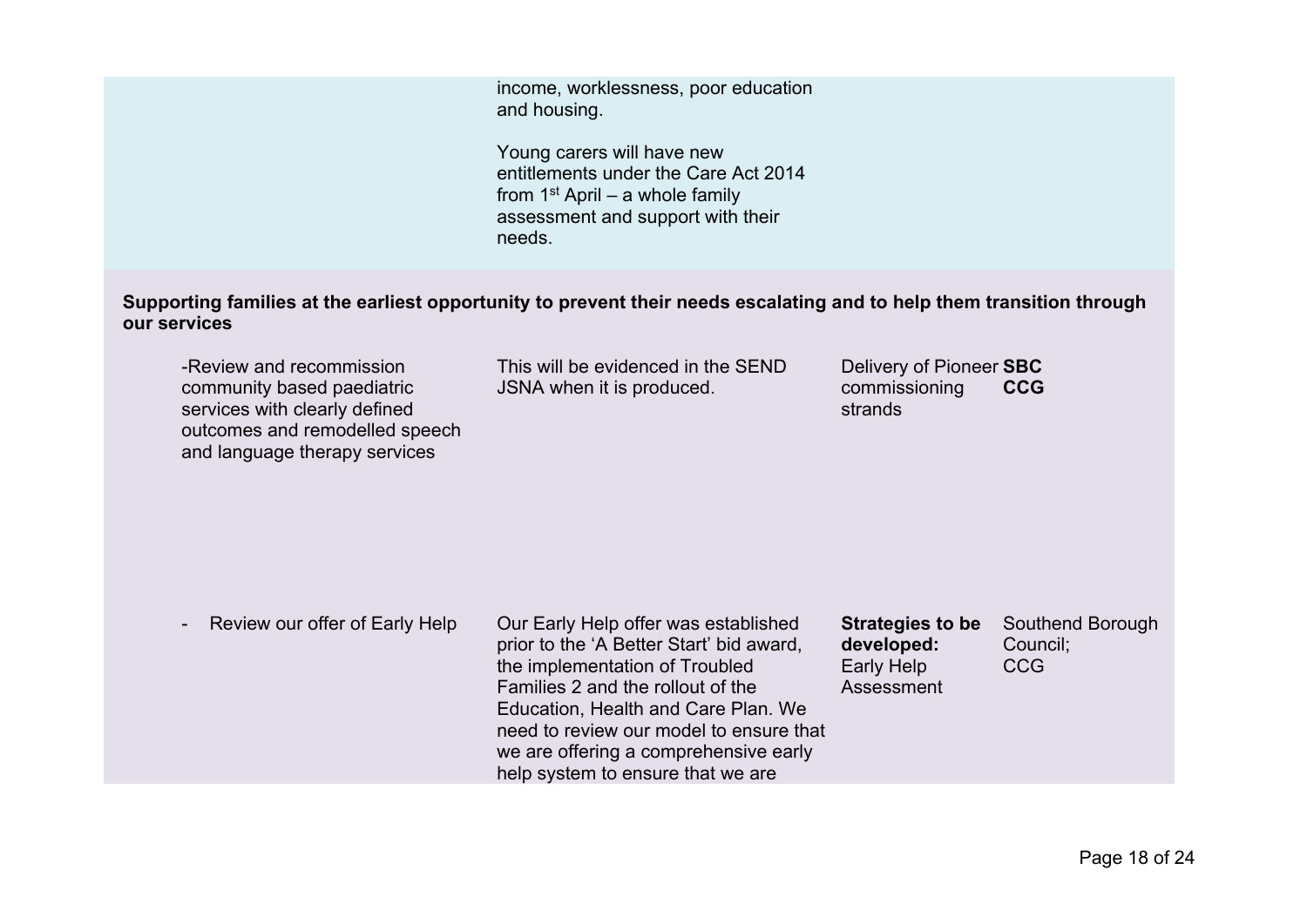doing everything possible to prevent families from escalating through social care services unnecessarily and becoming children with a child protection plan or children in care. We need to assure ourselves that as a partnership we are supporting families at a much earlier point in time.

## **Keeping children and young people safe** :

| addressing the emerging issues<br>and themes on Child Sexual<br><b>Exploitation (CSE)</b> | Operationally children and<br>young<br>people who are at risk of sexual<br>exploitation are being identified and<br>addressed through the appropriate<br>single and multi-agency arrangements.<br>However, this is not currently being<br>systematically collated, although there<br>is a multi-agency forum that reviews<br>whether cases are being appropriately<br>managed.                                                                       | <b>Strategies to</b><br>be delivered:<br>LSCB multi-<br>agency plan<br>Southend<br>Community<br><b>Safety Plan</b><br>2015-2016 | <b>LSCB</b><br>Southend<br>Community<br>Safety<br>Partnership |
|-------------------------------------------------------------------------------------------|------------------------------------------------------------------------------------------------------------------------------------------------------------------------------------------------------------------------------------------------------------------------------------------------------------------------------------------------------------------------------------------------------------------------------------------------------|---------------------------------------------------------------------------------------------------------------------------------|---------------------------------------------------------------|
|                                                                                           | There are a number of areas to develop<br>in relation to CSE including obtaining<br>need<br>data and a<br>accurate<br>to:<br>collate<br>systematically<br>and<br>map<br>intelligence. In addition, there is a need<br>to review the current response to CSE<br>on a single agency and multi-agency<br>basis to ensure that it is effective at all<br>stages of intervention with children and<br>young people where there are concerns<br>about CSE. | RE, PSHE and<br>Fundamental<br><b>British Values</b><br>guidance for<br>schools                                                 |                                                               |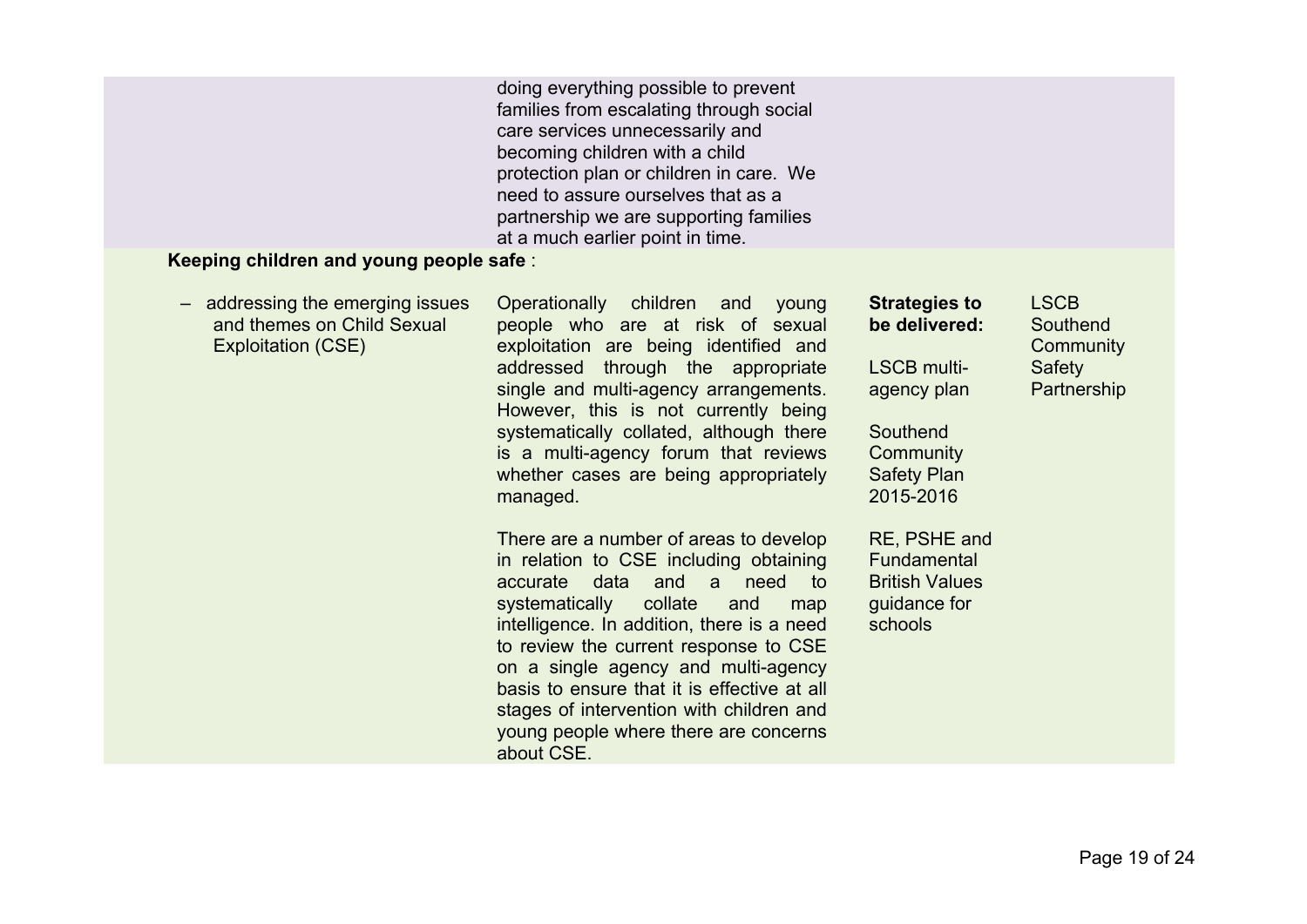The LSCB are have an agreed multiagency plan in relation to CSE and there is to be a review of the current approach to CSE to ensure that it is effective at meeting the needs of children and young people

In addition the Southend Community Safety Partnership has identified six priorities for 2015-2016: Anti-Social Behaviour, Acquisitive Crime, Domestic Abuse, Re -offending, Violent Crime (including youth crime and organised criminal organisations involving youths) and Theft From Motor Vehicle.

#### **Supporting young people and families to live healthier lifestyles**

| Ensuring an appropriate and<br>timely response to young people<br>with emerging mental health<br>issues is commissioned | The Essex Child and Adolescent<br>Mental Health Needs Analysis sets out<br>a comprehensive analysis of the need<br>for a more appropriate and easy to<br>access emotional health and wellbeing<br>service. | <b>Strategies in</b><br>place:<br>A Better Start<br><b>Strategies to</b><br>be delivered: | Southend Borough<br>Council;<br><b>CCG</b> |
|-------------------------------------------------------------------------------------------------------------------------|------------------------------------------------------------------------------------------------------------------------------------------------------------------------------------------------------------|-------------------------------------------------------------------------------------------|--------------------------------------------|
|                                                                                                                         | Currently access to CAMHS services is<br>a key inequality for looked after<br>children.<br>It demonstrates that research carried<br>out in Essex has shown that pupils with                                | Emotional<br>Health and<br>Wellbeing<br>Service full<br>commissioned                      |                                            |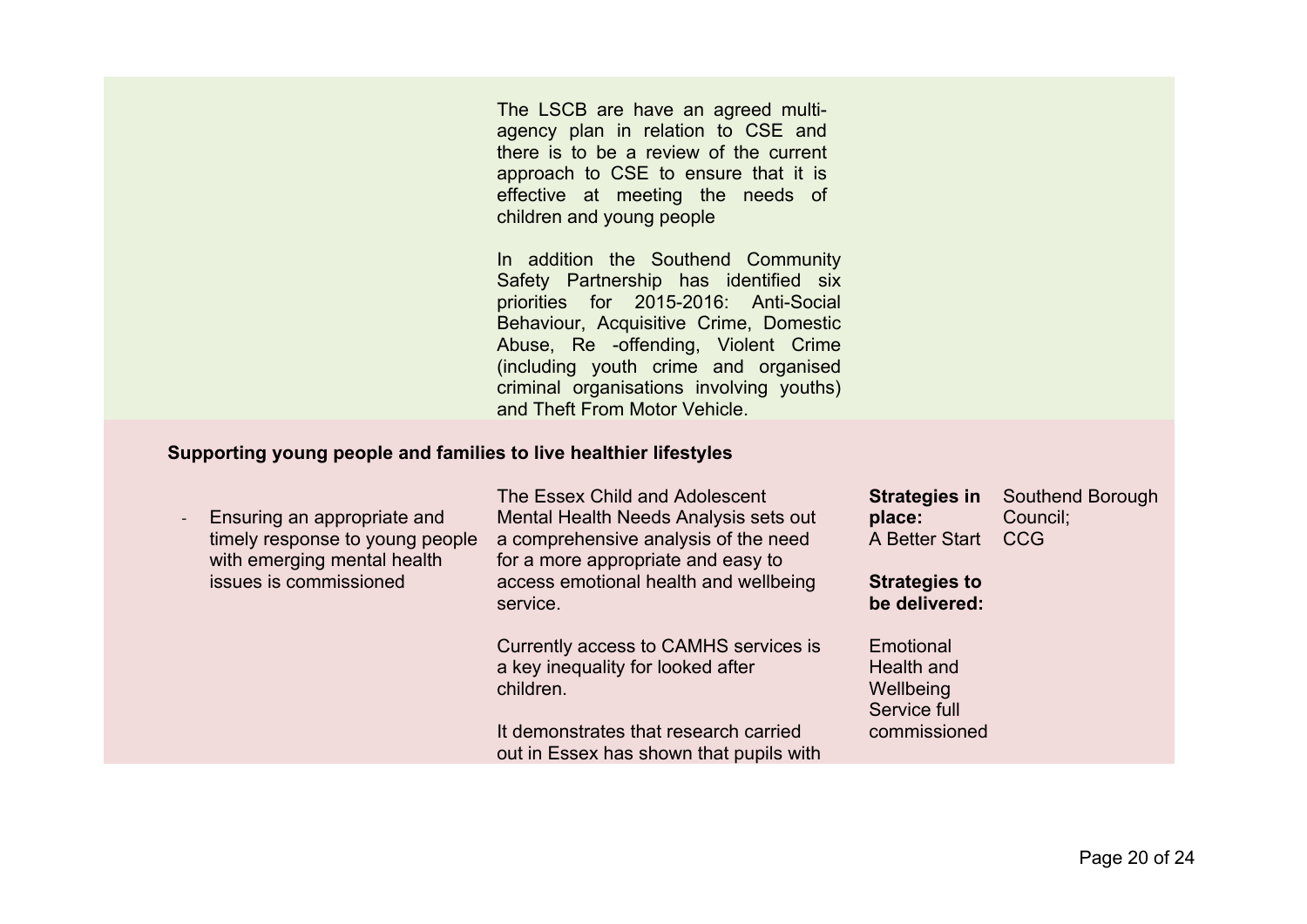poor emotional wellbeing have significantly less positive views about their lives than all pupils, including being twice as likely to say: they are afraid to go to school because of bullying their school deals badly with bullying and they have been a victim of crime.

They have the lowest average scores for overall wellbeing of all pupils and are significantly less likely to say that their views are listened to and taken seriously at home or at school. They are significantly more likely to say that they smoke regularly, have been drunk at least once in the last month or have taken drugs. They are also significantly less likely to enjoy school or try their best at school, and more likely to want more help from teachers. They are significantly less likely to agree there is enough to do in their area and less likely to say they have been to a park/playground or a sports club/class. - Drugs and alcohol misuse The Young Persons Drug and Alcohol misuse needs analysis data suggests that Southend's rate of young people accessing treatment is 2 – 3 times higher than that seen nationally. It is also important to note that the rate of young people accessing specialist

| <b>Drug Aware</b> | Southend                |
|-------------------|-------------------------|
| award roll out    | <b>Borough Council;</b> |
|                   | Schools;                |
| <b>M-PACT</b>     | <b>CCG-referrals to</b> |
| programme         | <b>DACT</b> services    |
|                   |                         |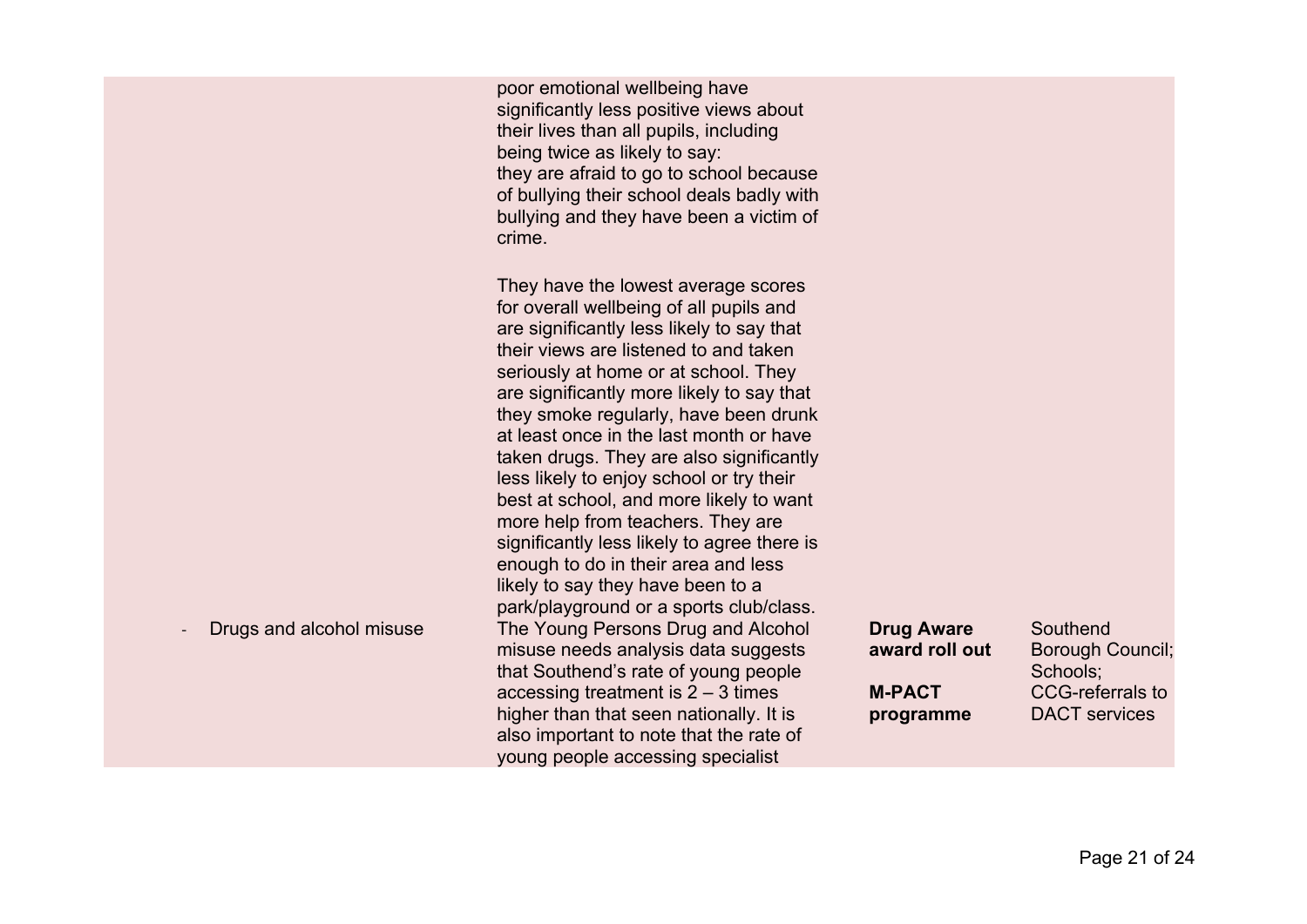treatment in Southend has remained comparatively high for the last three years despite the nationally reducing trend. As the majority of these referrals are deemed appropriate by the Southend Young People's Drug and Alcohol Team (YPDAT), this implies that either there is a greater substance misuse problem among young people locally or that services nationally are not as well-placed to identify young people in need.

While the majority of young people do not use drugs, and most of those who do are not dependent, drug and alcohol misuse can have a major impact on young people's education, their health, their families and their long-term chances in life. Children and young people need to have access to appropriate information, education and advice to ensure that they can make fully informed decisions.

Children of substance misusing parents are also deemed to be at risk, both through the potential impacts of parental misuse such as neglect, physical and/or emotional abuse, social isolation, but also due to the increased risk that they might develop their own substance misuse issues.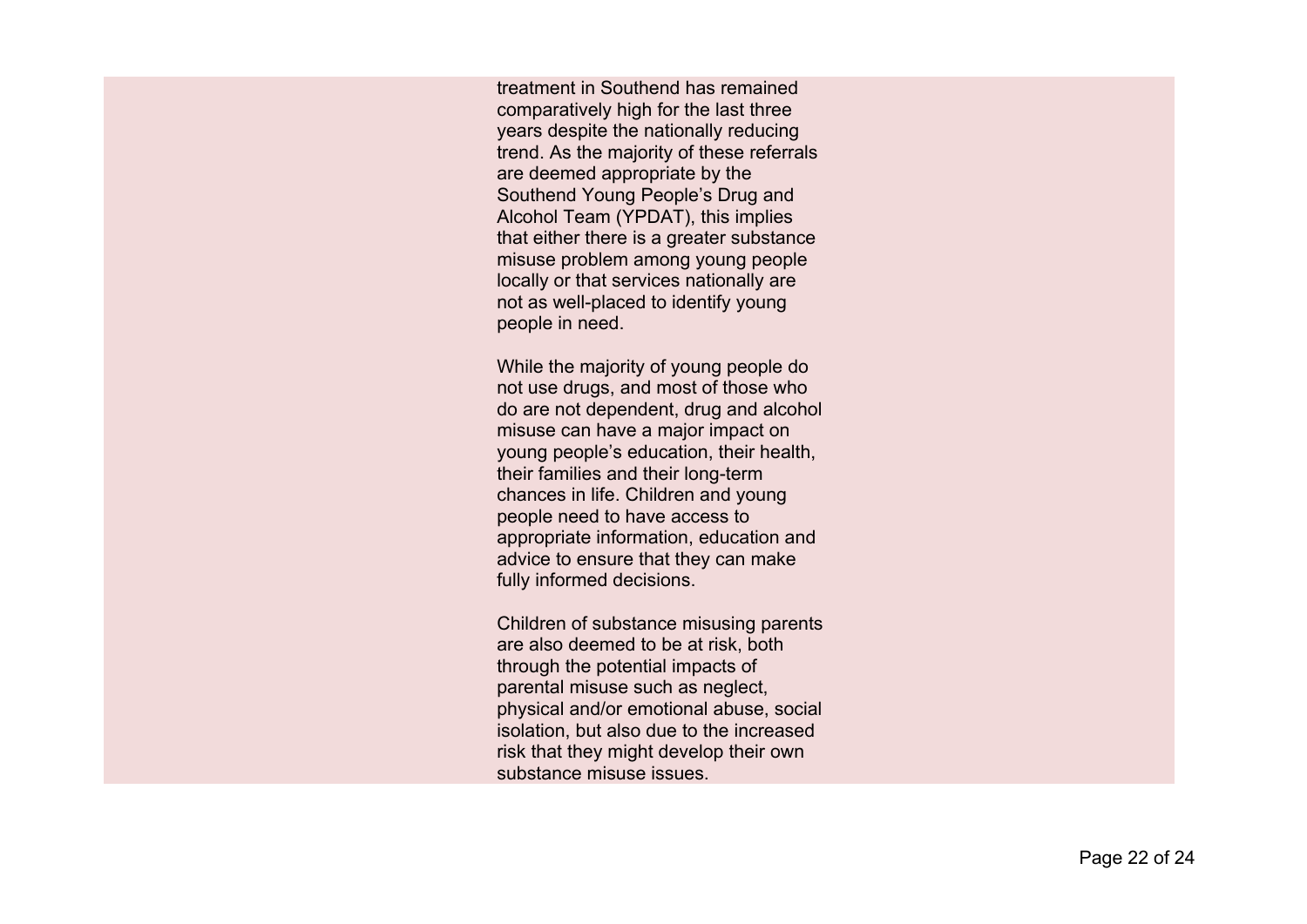#### **Continuing to improve the life chances for looked after children and those on the edge of care**

- Review placements in residential schools out of Borough, to commission for improved outcomes for children and more affordable placements within Southend, including assurance that all health needs are fully assessed.
- Review arrangements for managing transition including appropriate funding and planning for accommodation and lifestyle

The key findings from the needs assessment on Looked after Children services are:

The rate of Looked After children per 10,000 has fallen since 2007 in a planned way and is predicted to fall until March 2017. Securing permanence and stability of placements are areas of significant strength for the Local Authority.

The use of external placements (private, voluntary and independent sector) has reduced in a planned way since 2007.

Performance on annual health assessments and dental checks has improved since 2012 and is an area of strong performance.

Small numbers of Looked After Children are disabled, currently 3% of the cohort, or are unaccompanied asylum seeking children, currently less than 1% of the cohort (31st December 2014) however they have additional needs when compared to other Looked After Children

#### **Areas that we need to address are:**

The contribution towards placement costs

**Strategies to be delivered:** Council; Review of placements Southend Borough CCG/ GPs; SUHFT;

Review of transitions